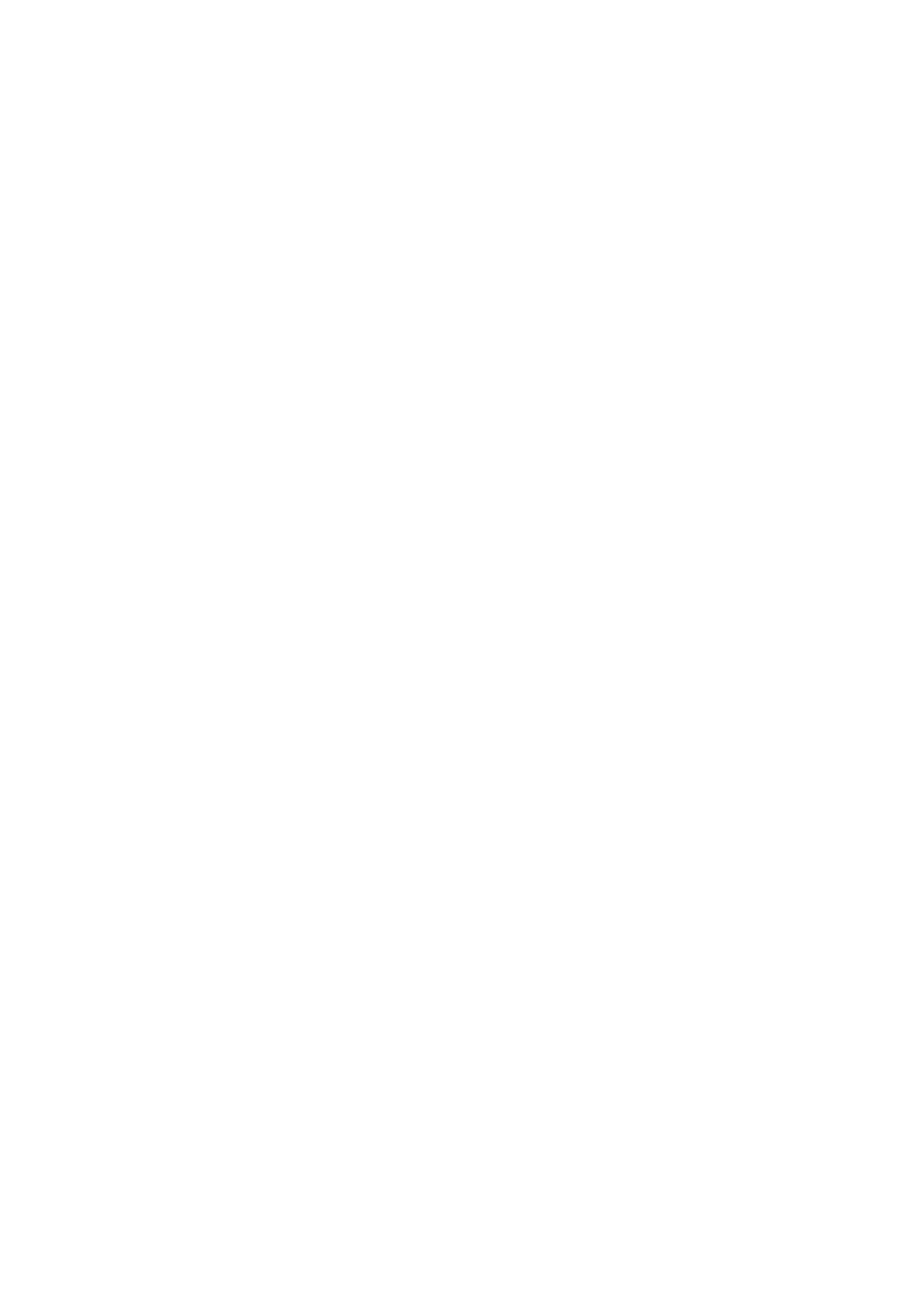

# **ITEM TABLE OF CONTENTS PAGE 1 Welcome [5](#page-4-0) 2 Apologies [5](#page-4-1) 3 Declaration of Interest [5](#page-4-2) 4 Local Board Consultation Feedback and Input into the Annual Budget 2022/2023 [7](#page-6-0)**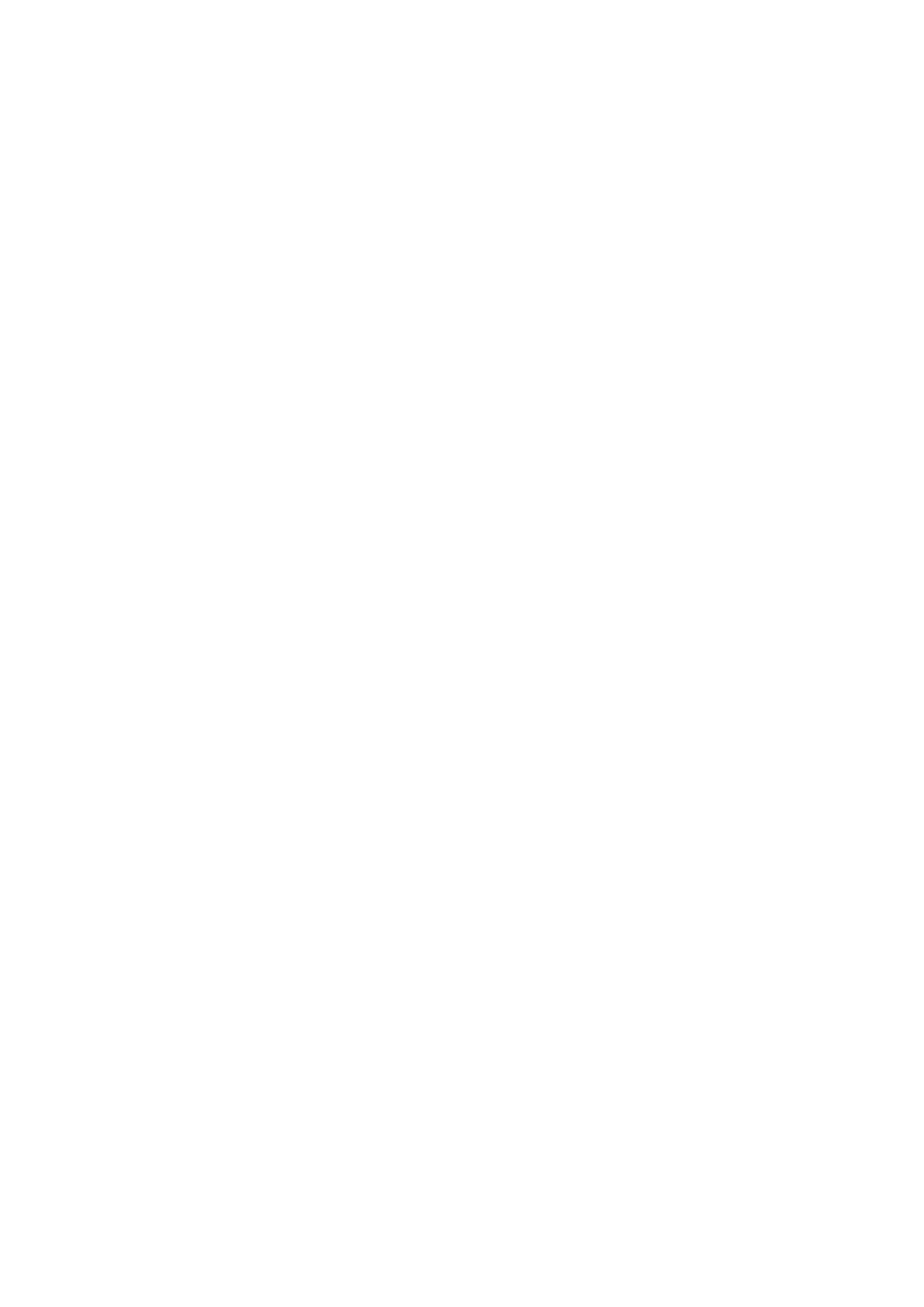

#### <span id="page-4-0"></span>**1 Welcome**

Chairperson Saffron Toms opened the meeting and welcomed those present in person and online.

#### <span id="page-4-1"></span>**2 Apologies**

At the close of the agenda no apologies had been received.

#### <span id="page-4-2"></span>**3 Declaration of Interest**

Members were reminded of the need to be vigilant to stand aside from decision making when a conflict arises between their role as a member and any private or other external interest they might have.

Specifically, members are asked to identify any new interests they have not previously disclosed, an interest that might be considered as a conflict of interest with a matter on the agenda.

| <b>Board Member</b>  | <b>Organisation/Position</b>                                                                                                                                                                                                                                                                                                                                                                                                                                                                                                                                                                     |
|----------------------|--------------------------------------------------------------------------------------------------------------------------------------------------------------------------------------------------------------------------------------------------------------------------------------------------------------------------------------------------------------------------------------------------------------------------------------------------------------------------------------------------------------------------------------------------------------------------------------------------|
| <b>Mark Allen</b>    | Community Waitākere - Executive Officer<br>Bethells Valley Fire - Senior Fire Fighter<br>Waitākere Licensing Trust - Trustee                                                                                                                                                                                                                                                                                                                                                                                                                                                                     |
| Michelle Clayton     | Glen Eden Community House - Treasurer<br>$\overline{\phantom{0}}$<br>Glen Eden Residents' Association - Treasurer<br>$\overline{\phantom{0}}$<br>Waitākere Community Organisation Grants Scheme (COGS)<br>$\qquad \qquad -$<br>- Committee Member<br>The Personal Advocacy and Safeguarding Adults Trust -<br>Trustee<br>Glen Eden Returned Services Association (RSA) - Member<br>Glen Eden Railway Trust - Member<br>Te Wahi Ora Charitable Trust - Trustee                                                                                                                                    |
| Sandra Coney         | Cartwright Collective - Member<br>$\overline{\phantom{0}}$<br>Women's Health Action Trust - Patron<br>New Zealand Society of Genealogists - Member<br>New Zealand Military Defence Society - Member<br>-<br>Pest Free Piha - Partner is the Coordinator<br>$\overline{\phantom{0}}$<br>Piha Tennis Club - Patron and Partner is the President<br>$\qquad \qquad -$<br>Piha Wetland Trust - Partner is a Trustee<br>Waitākere Ranges Pest Free Alliance - Partner is the Co-<br>Chair of this group<br>Waitematā District Health Board - Elected Member & Chair<br>of Hospital Advisory Committee |
| <b>Greg Presland</b> | Whau Coastal Walkway Environmental Trust - Trustee<br>$\qquad \qquad -$<br>Combined Youth Services Trust - Trustee<br>$\overline{\phantom{0}}$<br>Glen Eden Bid - Member<br>$\overline{\phantom{0}}$<br>Titirangi Ratepayers and Residents Association - Member<br>Waitākere Ranges Protection Society - Member<br>Titirangi RSA - Member                                                                                                                                                                                                                                                        |
| <b>Saffron Toms</b>  | Titirangi Community House - Secretary<br>-<br>Huia-Cornwallis Residents and Ratepayers Association -<br><b>Committee Member</b>                                                                                                                                                                                                                                                                                                                                                                                                                                                                  |

The following are declared interests of the Waitākere Ranges Local Board: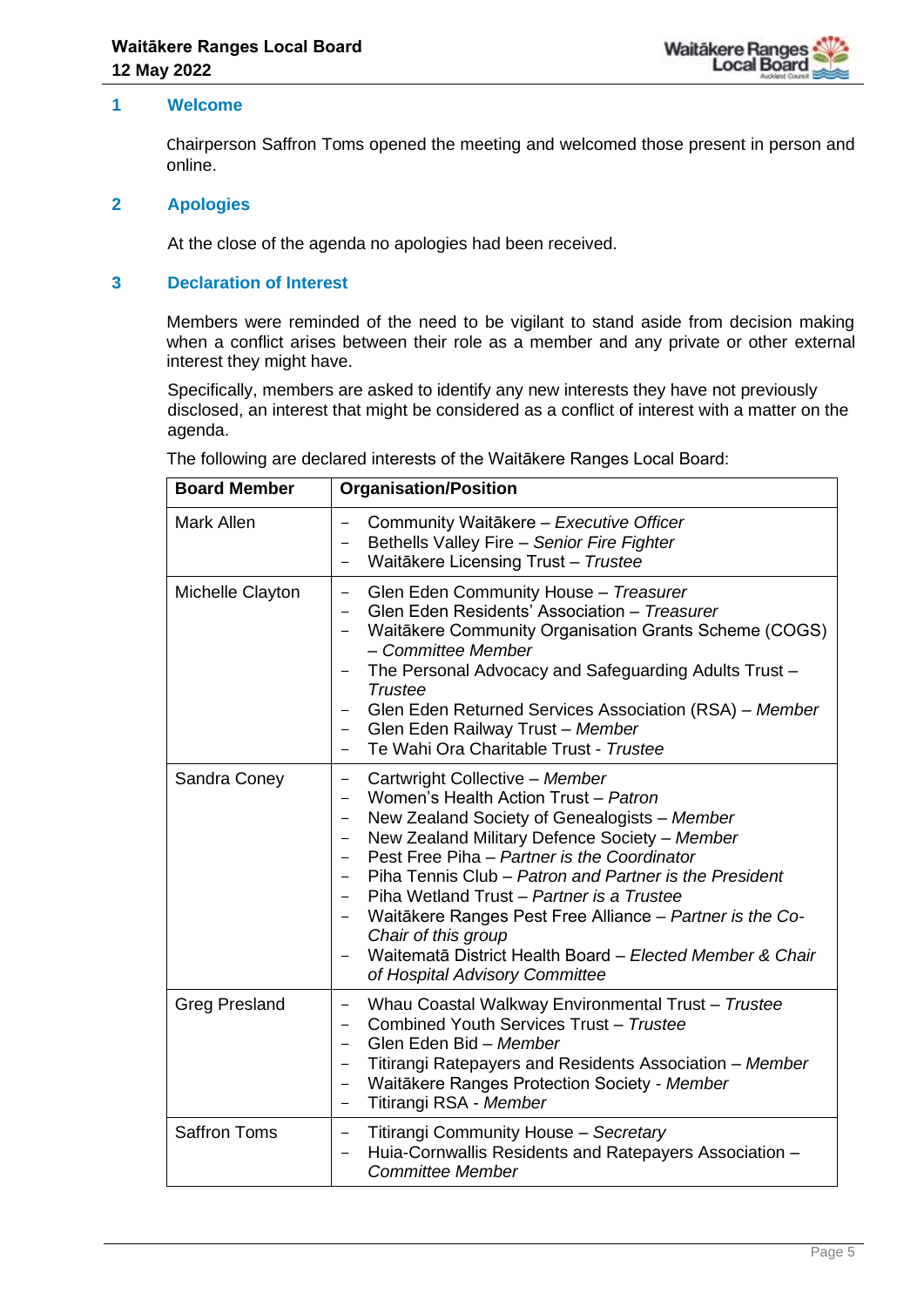

| <b>Board Member</b> | <b>Organisation/Position</b>                                                      |
|---------------------|-----------------------------------------------------------------------------------|
| Ken Turner          | Huia-Cornwallis Residents and Ratepayers Association -<br><b>Committee Member</b> |

#### **Member appointments**

Board members are appointed to the following bodies. In these appointments the board members represent Auckland Council:

| <b>External community group or organisation</b>                                    | Lead             | <b>Alternate</b>                 |
|------------------------------------------------------------------------------------|------------------|----------------------------------|
| <b>Aircraft Noise Community Consultative Group</b>                                 | Mark Allen       | <b>Saffron Toms</b>              |
| Ark in the Park                                                                    | Mark Allen       | Sandra Coney                     |
| Friends of Arataki and Waitākere Regional<br>Parkland Incorporated                 | Michelle Clayton | Sandra Coney                     |
| Glen Eden Business Improvement District (Glen<br><b>Eden Business Association)</b> | Michelle Clayton | <b>Greg Presland</b>             |
| Glen Eden Playhouse Theatre Trust                                                  | Ken Turner       | Mark Allen                       |
| Te Uru Waitākere Contemporary Gallery                                              | Mark Allen       | Saffron Toms and<br>Sandra Coney |
| The Rural Advisory Panel                                                           | Ken Turner       | <b>Saffron Toms</b>              |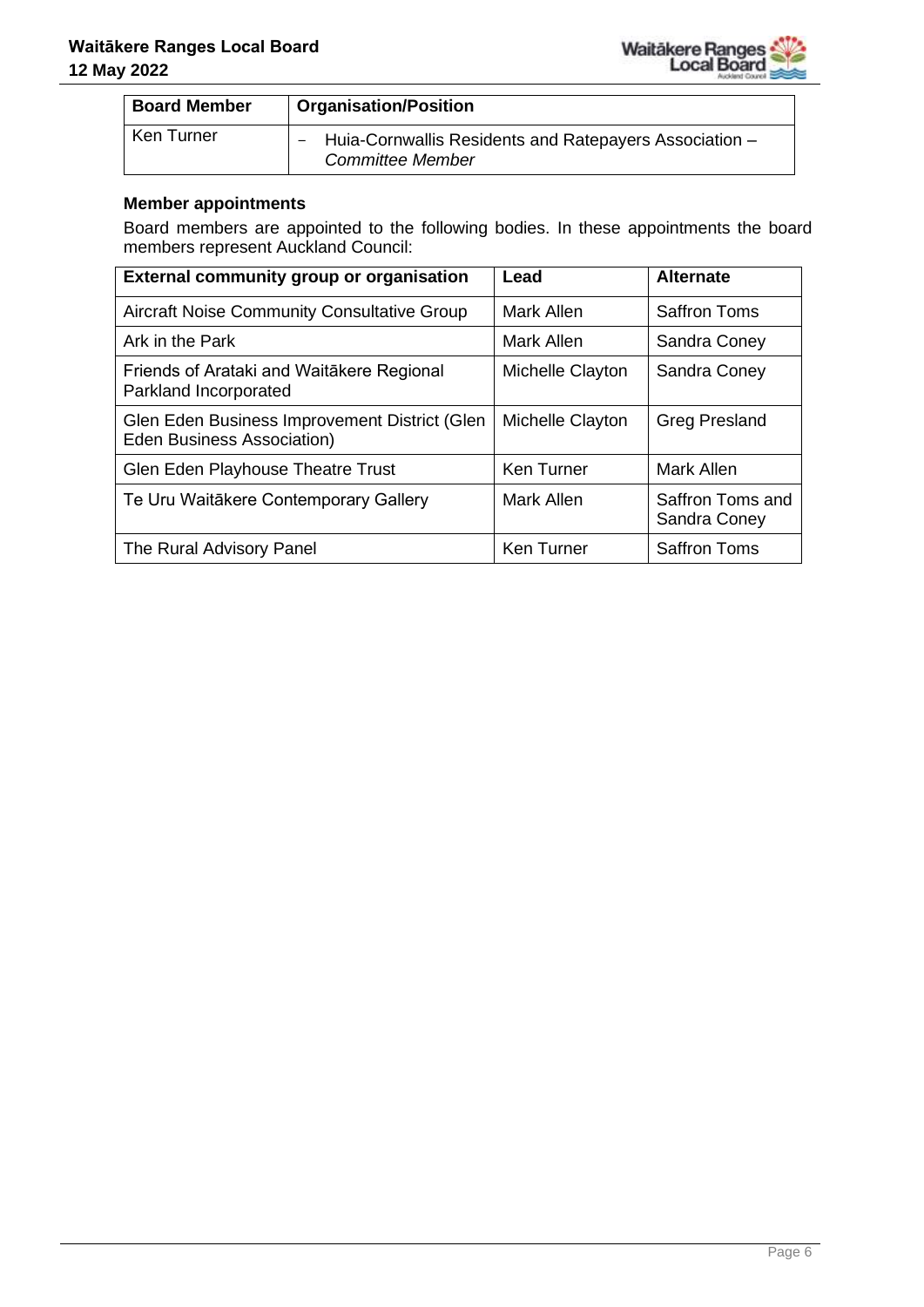

# <span id="page-6-0"></span>**Local Board Consultation Feedback and Input into the Annual Budget 2022/2023**

**File No.:** CP2022/05614

## **Te take mō te pūrongo Purpose of the report**

- 1. To receive consultation feedback from the Waitākere Ranges local board area on:
	- proposed priorities and activities for the Waitākere Ranges Local Board Agreement 2022/2023.
	- regional topics for the Annual Budget 2022/2023.
- 2. To recommend any local matters to the Governing Body, that it will need to consider or make decisions on in the Annual Budget 2022/2023 process.
- 3. To provide input on the proposed regional topics in the Annual Budget 2022/2023.

# **Whakarāpopototanga matua Executive summary**

- 4. Local board agreements set out annual funding priorities, activities, budgets, levels of service, performance measures and initiatives for each local board area. Local board agreements for 2022/2023 will be included in the Council's Annual Budget 2022/2023.
- 5. Auckland Council publicly consulted from 28 February to 28 March 2022 to seek community views on the proposed Annual Budget 2022/2023. This included consultation on the Waitākere Ranges Local Board's proposed priorities for 2022/2023 to be included in its local board agreement.
- 6. Auckland Council received 11,550 pieces of feedback in total across the region including 740 pieces of feedback from the Waitākere Ranges local board area.
- 7. In the Annual Budget process there are financial matters where local boards provide recommendations to the Governing Body, for consideration or decision-making. This includes:
	- Proposed locally driven initiative capital projects outside local boards' decision-making responsibility
	- Release of local board specific reserve funds
	- Any local board advocacy initiatives.
- 8. The Governing Body will consider these items as part of the Annual Budget decision-making process in June 2022.
- 9. Local boards have a statutory responsibility to provide input into regional strategies, policies, plans, and bylaws. This report provides an opportunity for the local board to provide input on council's proposed Annual Budget 2022/2023.

# **Ngā tūtohunga Recommendation/s**

That the Waitākere Ranges Local Board:

a) receive consultation feedback on the proposed Waitākere Ranges Local Board priorities and activities for 2022/2023.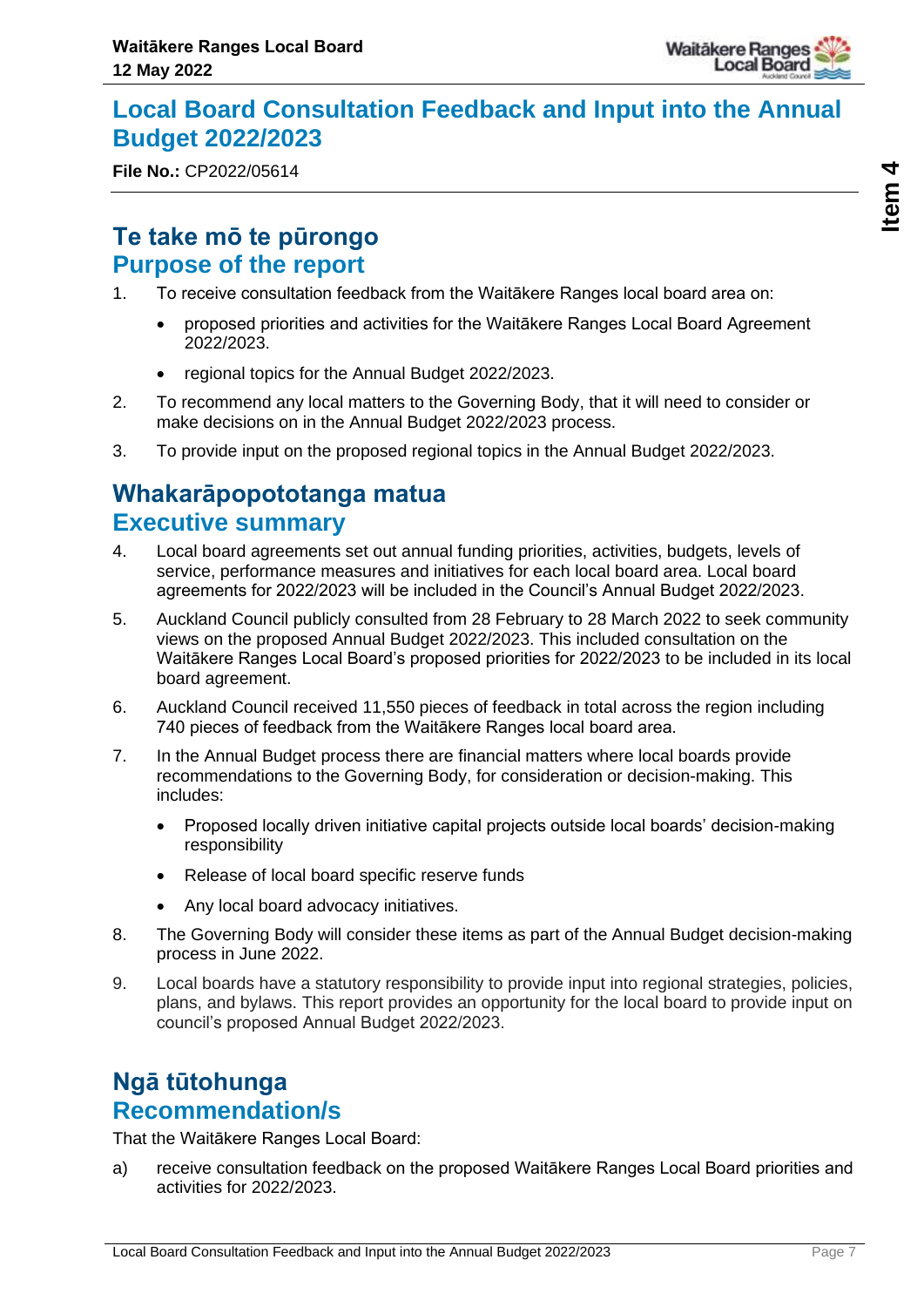- b) receive consultation feedback on regional topics in the Annual Budget 2022/2023 from people and organisations based in the Waitākere Ranges local board area.
- c) recommend that the Governing Body approves any proposed locally driven initiative (LDI) capital projects, which are outside local boards' allocated decision-making responsibility.
- d) recommend the release of local board specific reserve funds to the Governing Body.
- e) provide input on regional topics in the proposed Annual Budget 2022/2023 to the Governing Body.
- f) provide its advocacy initiatives for the Annual Budget 2022/2023 to the Governing Body.

# **Horopaki Context**

- 10. Each financial year Auckland Council must have a local board agreement (as agreed between the Governing Body and the local board) for each local board area. The Waitākere Ranges Local Board Agreement sets out how the Council will reflect the priorities in the Waitākere Ranges Local Board Plan 2020 in respect to the local activities to be provided in the Waitākere Ranges Local Board area and includes information relating to budgets, levels of service, and performance measures.
- 11. The local board agreements 2022/2023 will form part of the Auckland Council's Annual Budget 2022/2023.
- 12. Auckland Council publicly consulted from 28 February to 28 March 2022 to seek community views on the proposed Annual Budget 2022/2023, as well as local board priorities and proposed activities to be included in the local board agreement 2022/2023.
- 13. Due to the impacts of the ongoing COVID-19 global pandemic, significant pressure has been placed upon the council's financial position. This has created significant flow on effects for the council's proposed Annual Budget 2022/2023.

# **Tātaritanga me ngā tohutohu Analysis and advice**

14. This report includes analysis of consultation feedback, any local matters to be recommended to the Governing Body and seeks input on regional topics in the proposed Annual Budget 2022/2023.

### **Consultation feedback overview**

- 15. As part of the public consultation Auckland Council used a variety of methods and channels to reach and engage a broad cross section of Aucklanders to gain their feedback and input into regional and local topics.
- 16. In total, Auckland Council received feedback from 11,550 people in the consultation period. This feedback was received through:
	- Written feedback 9,464 online or hard copy forms, emails, or letters
	- In person 2,086 pieces of feedback through online Have Your Say events, or independently managed phone interviews. All events (except one which did not have any attendees) were moved to an online platform or cancelled due to the red Covid-19 traffic light setting.
	- Submissions, including those from residents of the Waitākere Ranges local board area, can be read online through Auckland Council's "Have your Say" site: [https://akhaveyoursay.aucklandcouncil.govt.nz/admin/projects/submissions-annual](https://akhaveyoursay.aucklandcouncil.govt.nz/admin/projects/submissions-annual-budget-2022-2023)[budget-2022-2023](https://akhaveyoursay.aucklandcouncil.govt.nz/admin/projects/submissions-annual-budget-2022-2023)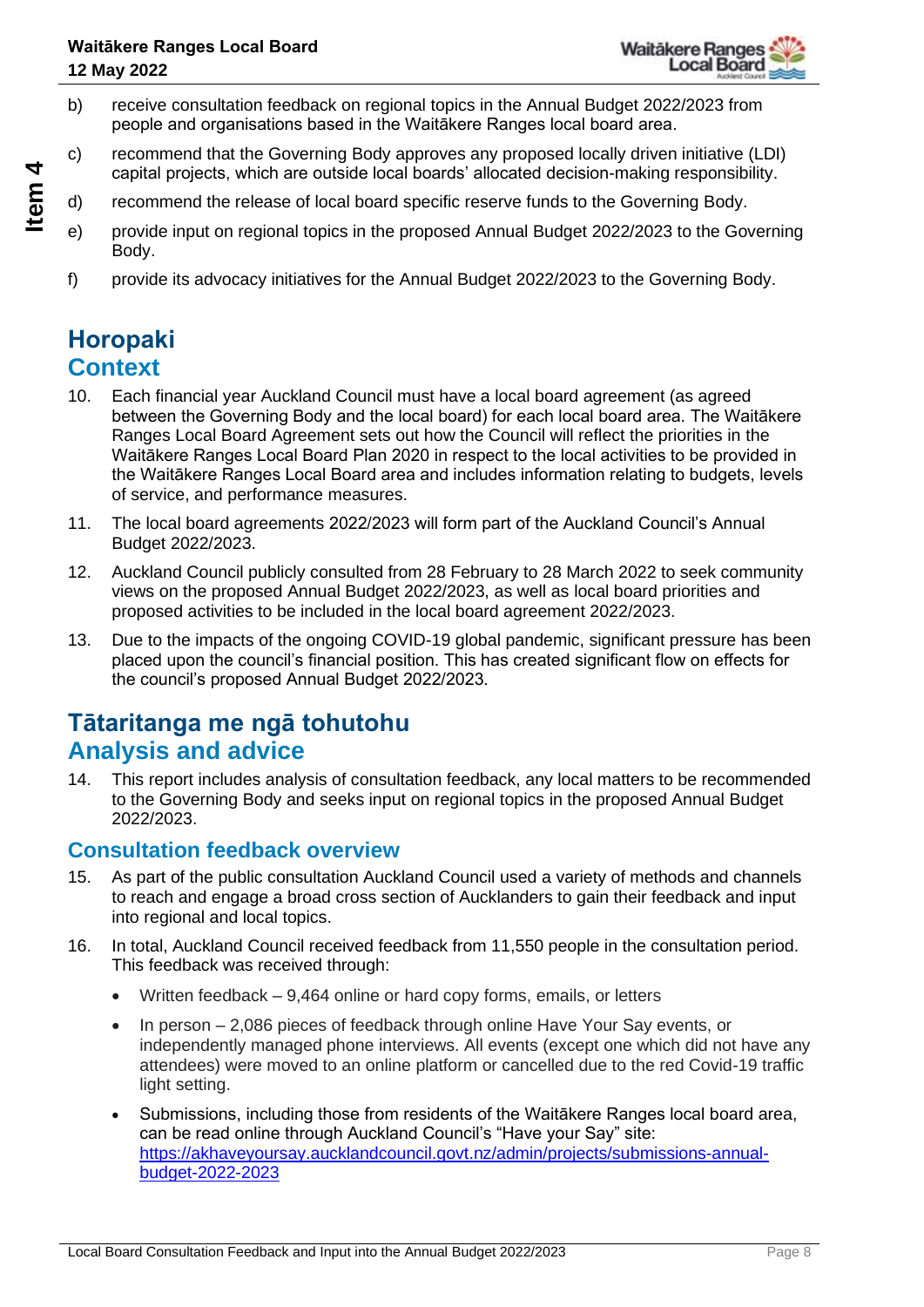

- 17. Auckland Council as a whole received feedback from eight (8) mana whenua groups. Of these, one related directly to the Waitākere Ranges Local Board: Te Kawerau a Maki. Other feedback, submitted by Ngaati Whanaunga, related to the Waitākere Ranges local board area and all local board areas as an area of interest.
- 18. Key messages from Te Kawerau a Maki included:
	- in-principal support for the annual budget, particularly around tackling climate change, Māori land rating and environmental spend;
	- fostering a more Treaty-compliant model of partnership with Council; and
	- focusing on progressing some key aspirations including the following relating to Waitākere Ranges local board area;
		- o deed of acknowledgement over the Waitākere Ranges Heritage Area,
		- o the development of a marae and papakāinga at Te Henga, and
		- o the development of a Waitākere Ranges Forum and Plan.
- 19. The only request for funding through the Annual Budget 2022/2023 consultation came on behalf of mana whenua Te Kawerau a Maki through Te Kawerau Iwi Tiaki Trust. They sought funding for several initiatives targeted more broadly to Council as a whole, including some within the local board area, such as Waitākere Ranges Kaitiaki Rangers and the development of Te Henga Marae and Papakainga.

### **Have Your Say event**

- 20. Two (2) people, representing Pest Free Waitākere Ranges and Titirangi Community House, attended an online formal Have Your Say event with Waitākere Ranges Local Board members and Governing Body representatives (councillors) on 24 March 2022, where individuals and community organisations had the opportunity to hear from elected members and could ask questions and provide comments about local and regional issues.
- 21. Discussion in this session ranged from transport connecting remote areas, allowing for better accessibility across the region, waste management and incentives to minimise waste across the region, and interest in the development of the former Waitākere Quarry (now renamed as Waitipu).

### **Feedback received on the Waitākere Ranges Local Board's priorities for 2022/2023**

- 22. The Waitākere Ranges Local Board consulted on the following proposed top priorities for 2022/2023:
	- Strengthening our governance partnerships with mataawaka and mana whenua partners.
	- Working with local communities to design and implement year two of a robust Climate Action Plan.
	- Supporting communities across our rohe to prepare for extreme weather events, particularly remote coastal and bush communities.
	- Supporting a digital upcycling project, which is being run in partnership between The Western Initiative and Prospect School. It promotes active participation of rangatahi in the economy.
	- Continuing to develop quality parks, playgrounds, libraries, community and recreation facilities such as Waitākere Quarry.

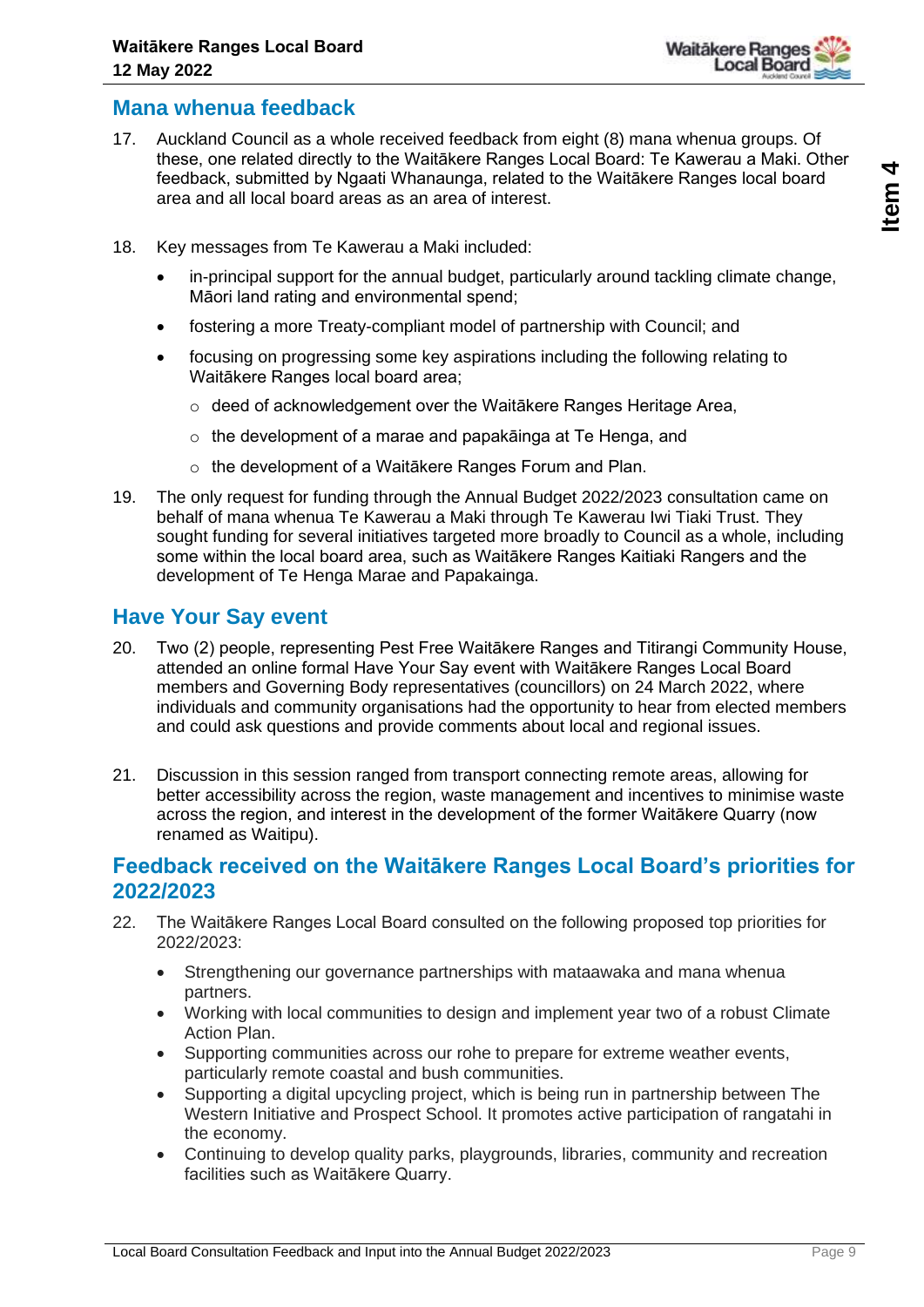- 23. 376 individual and five (5) organisational submissions (from Literacy Waitakere, Piha Ratepayers and Residents Association Inc., The Stone Paper Company Limited, Titirangi Residents & Ratepayers Association and Protect Piha Heritage Society), were received on Waitākere Ranges Local Board's priorities for 2022/2023.
- 24. Most of the individual local respondents supported all and/ or most of the local priorities as reflected by the graph below.



25. The following table outlines the breakdown of how individuals and organisations supported the local board priorities.

| <b>Category</b>                  | <b>Individual</b> |     | <b>Organisations</b> |     |
|----------------------------------|-------------------|-----|----------------------|-----|
| I support all priorities         | 166               | 44% |                      | 40% |
| I support most priorities        | 128               | 34% |                      | 40% |
| I do not support most priorities | 47                | 13% |                      | 20% |
| I do not support any priorities  | 11                | 3%  |                      | 0%  |
| <b>Other</b>                     |                   | 1%  | 0                    | 0%  |
| I don't know                     | 17                | 5%  |                      | 0%  |
| <b>TOTAL</b>                     | 376               |     | 5                    |     |

26. Consultation feedback on local board priorities will be considered by the local board when approving its local board agreement between 21-23 June 2022.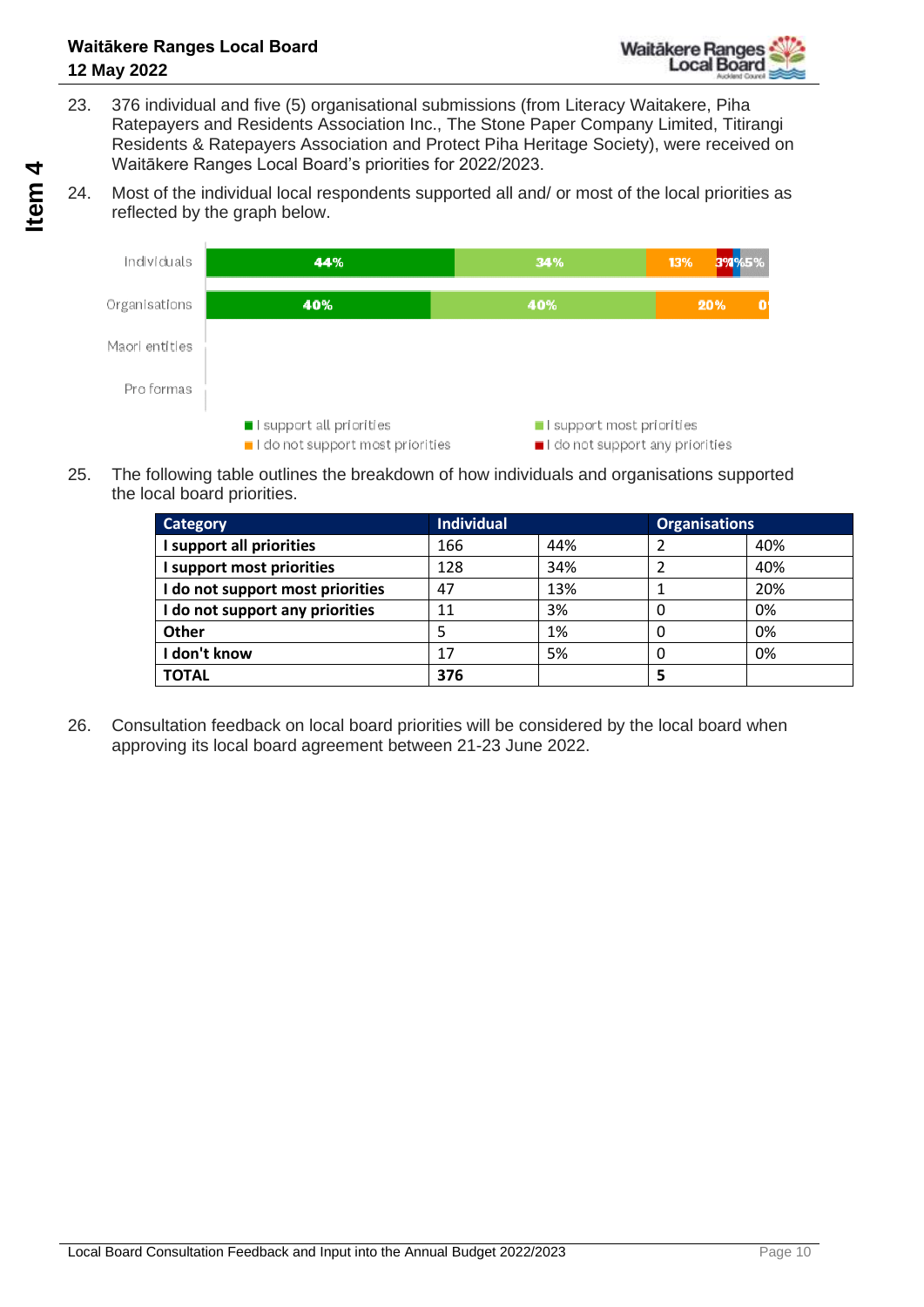

#### **Information on submitters**

27. The tables and graphs below indicate the demographic categories people identified with. This information only relates to those submitters who provided demographic information. The following tables show the ethnicity, gender and age range shared by submitters.

| <b>Ethnicity</b>                 | #   | %    |
|----------------------------------|-----|------|
| <b>European</b>                  | 393 | 57%  |
| Pakeha/NZ European               | 345 | 50%  |
| Other European                   | 48  | 7%   |
| <b>M</b> aori                    | 41  | 6%   |
| <b>Pacific</b>                   | 69  | 10%  |
| Samoan                           | 27  | 4%   |
| Tongan                           | 10  | 1%   |
| Other Pacific                    | 32  | 5%   |
| Asian                            | 203 | 30%  |
| Chinese                          | 69  | 10%  |
| Southeast Asian                  | 36  | 5%   |
| Indian                           | 79  | 12%  |
| Other Asian                      | 55  | 8%   |
| African/Middle Eastern/Latin     | 28  | 4%   |
| <b>Other</b>                     | 10  | 1%   |
| Total people providing ethnicity | 685 | 109% |

|              |             |               | Another |       |             |               | Another |
|--------------|-------------|---------------|---------|-------|-------------|---------------|---------|
| Age          | <b>Male</b> | <b>Female</b> | gender  | Age   | <b>Male</b> | <b>Female</b> | gender  |
| < 15         | 27          | 23            | 4       | < 15  | 0%          | 0%            | 0%      |
| $15 - 24$    | 110         | 201           | 16      | 15-24 | 0%          | 0%            | 0%      |
| 25-34        | 25          | 24            | 6       | 25-34 | 0%          | 0%            | 0%      |
| 35-44        | 34          | 50            | 2       | 35-44 | 0%          | 0%            | 0%      |
| 45-54        | 29          | 38            | 0       | 45-54 | 0%          | 0%            | 0%      |
| 55-64        | 24          | 26            | 0       | 55-64 | 0%          | 0%            | 0%      |
| 65-74        | 20          | 21            | 0       | 65-74 | 0%          | 0%            | 0%      |
| $75 +$       | 9           | 8             | 0       | $75+$ | 0%          | 0%            | 0%      |
| <b>Total</b> | 278         | 391           | 28      | Total | 0           | 0             | 0       |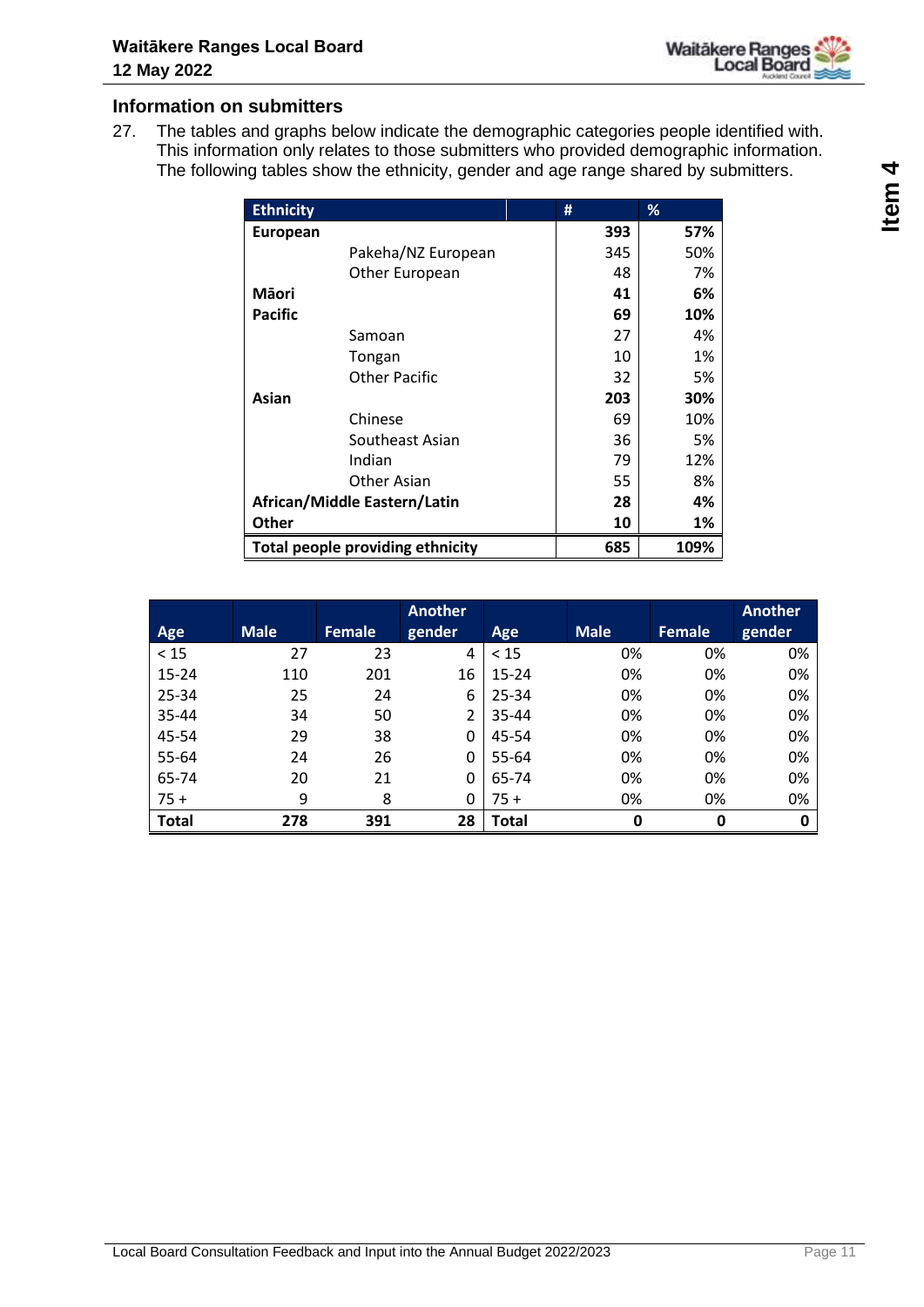

#### 28. The following graphs reflect the ethnicity, gender and age range shared by submitters.



#### **Key themes**

- 29. Key themes of note across the free-form feedback received, through written, and in-person (there was no social media feedback) included:
	- Confusion around what governance partnerships with mataawaka and mana whenua partners means for communities
	- Confusion around the climate action plan including the role of the Local Board and communities
	- Support for prioritising the environment generally and supporting more environmental initiatives
	- Support for strengthening community resilience generally including infrastructure and housing
	- Support for community projects generally that have wider-reaching benefits across a broader range of communities
	- Support for continuing to develop and fund, parks, sport and recreation facilities including more spaces for youth.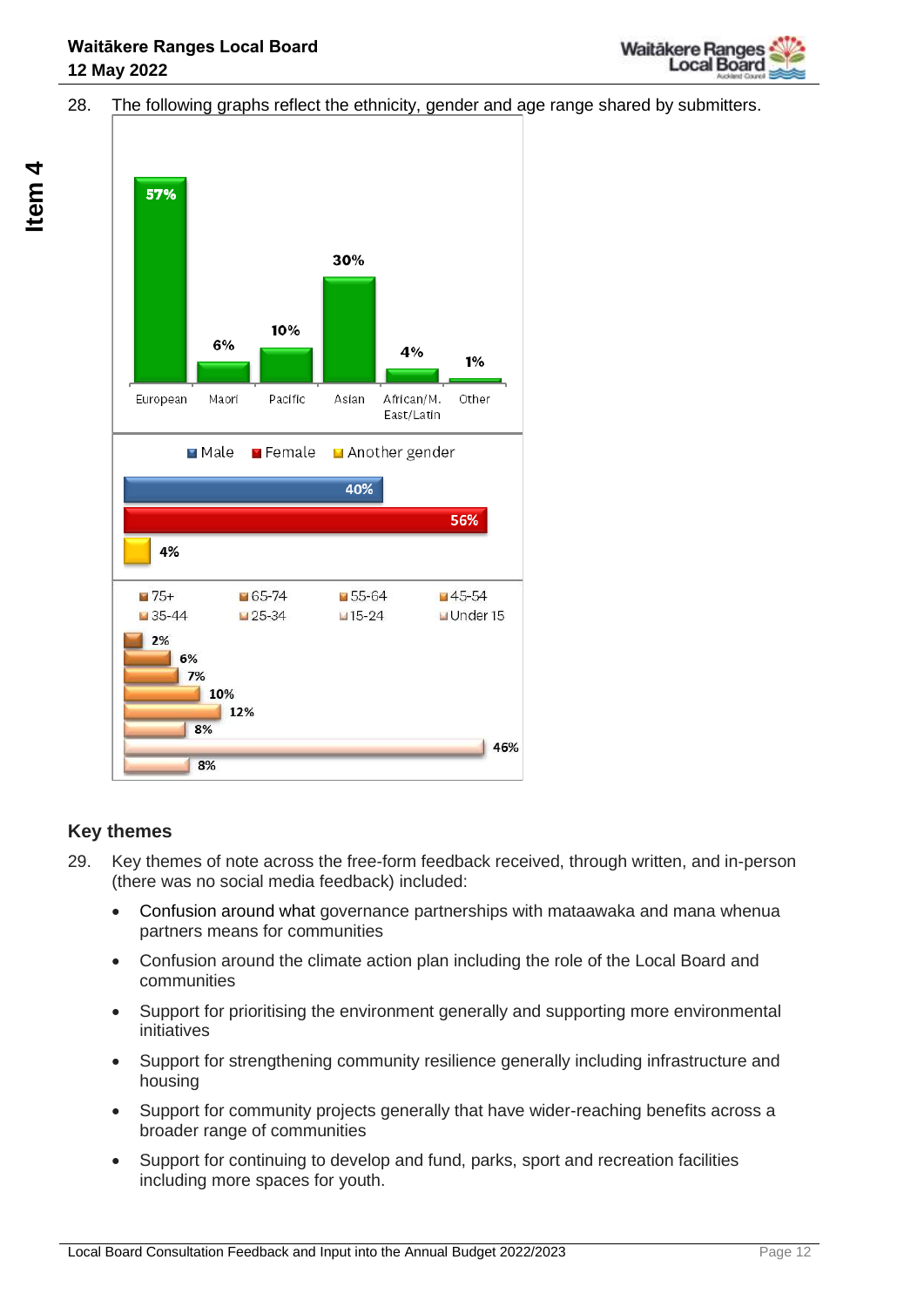#### **Feedback on other local topics**

- 30. Key themes across the free-form feedback received on other local topics included:
	- Support for improving or renewing town centres or community hubs
	- Support for more public and active transport, as well as developing safer path and cycleways with a better and safer connected network
	- Support for opening more walking tracks.
- 31. The table below breaks down the overall comments into the following themes:

| <b>Other local feedback</b>       |             |               |             |               |
|-----------------------------------|-------------|---------------|-------------|---------------|
| <b>Themes</b>                     | Individuals | Organisations | Individuals | Organisations |
| Q6 OR Community services          | 18          |               | 4%          | 20%           |
| Q6 OR Libraries                   | 5           |               | 1%          | 0%            |
| Q6 OR Parks, sport and recreation | 35          |               | 7%          | 40%           |
| Q6 OR Arts, culture and events    | 2           |               | 0%          | 0%            |
| Q6 OR Local planning              | 33          |               | 7%          | 80%           |
| Q6 OR Economic development        | 4           |               | 1%          | 20%           |
| Q6 OR Environmental management    | 29          |               | 6%          | 80%           |
| Q6 OR Governance and support      | 34          |               | 7%          | 40%           |
| Q6 OR Other comment               | 58          |               | 12%         | 20%           |
| <b>Total comments</b>             | 171         | 5             | 171         | 5             |

#### **Requests for local funding**

32. No requests were made for local funding through the Annual Budget 2022/2023 consultation.

### **Overview of feedback received on regional topics in the Annual Budget 2022/2023 from the Waitākere Ranges Local Board area**

- 33. The proposed Annual Budget 2022/2023 sets out Auckland Council's priorities and how to pay for them. Consultation on the proposed Annual Budget asked submitters to respond to four key questions on:
	- 1. Climate
	- 2. Budget Pressures
	- 3. Operating Spending Prioritisation
	- 4. Waste Service Standardisation
- 34. The submissions received from the Waitākere Ranges local board area on these key issues are summarised below, along with an overview of any other areas of feedback on regional proposals with a local impact.

#### **Key Question 1: Climate**

- 35. Aucklanders were asked about a proposed climate action package which will be funded by a targeted rate. The climate action package includes investments in low-carbon public transport, active walking and cycling networks; and urban ngahere (forest) canopy cover.
- 36. This is proposed to be funded through \$574 million from a targeted rate over the next 10 years as well additional funding from government co-funding.

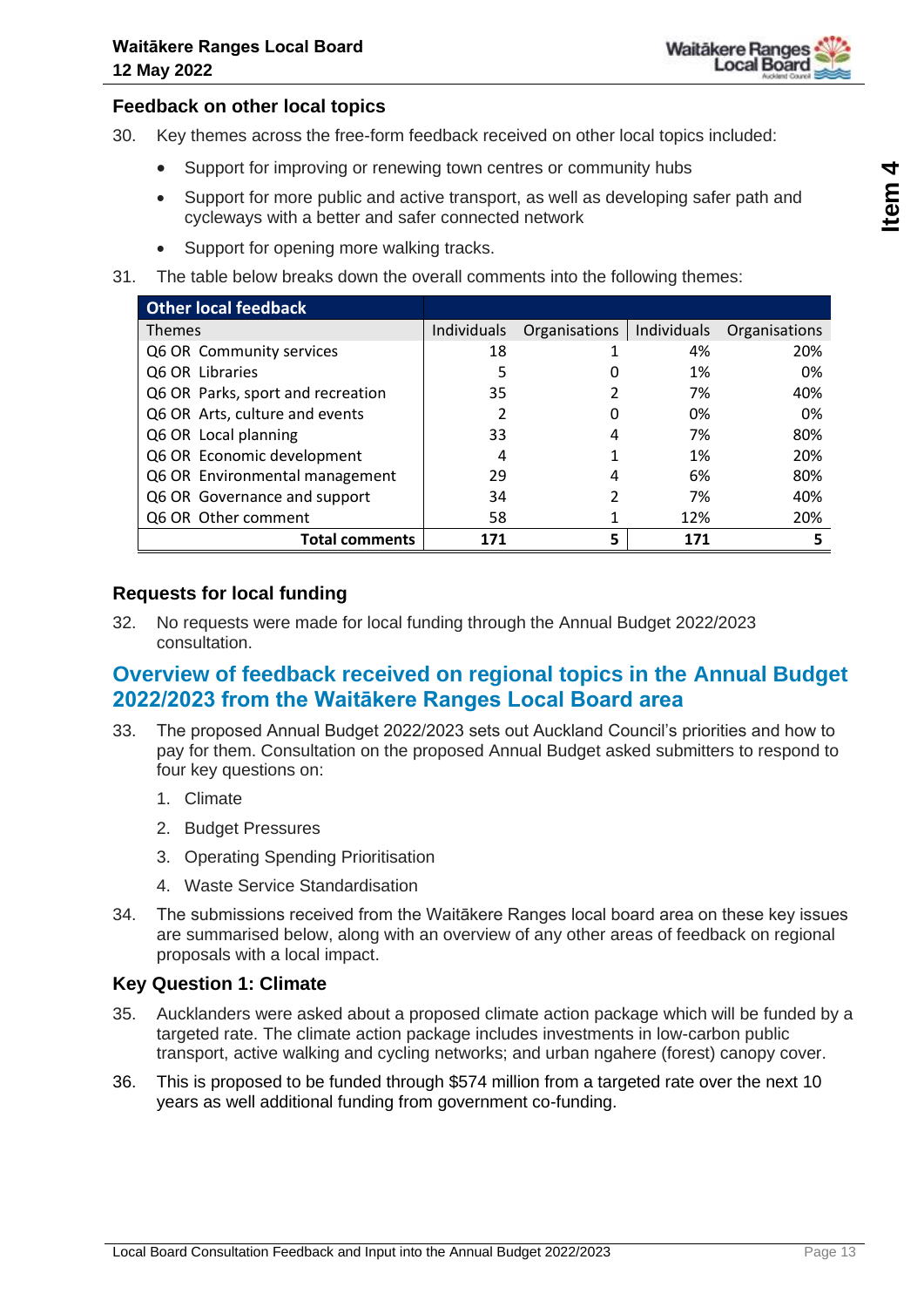37. The graph below gives an overview of the responses from the Waitākere Ranges local board area.



#### Key themes

- 38. Key themes of note across the free-form feedback received included:
	- Support for further investment in public transport, including new routes and infrastructure, especially in underserviced areas, as an important component of climate action
	- Support for electric transport fleets
	- Support for climate action across the Auckland region generally
	- Some concern an additional rate will add a further burden to cost-of-living pressures.

#### **Key Question 2: Budget Pressures**

- 39. Aucklanders were asked about a range of levers proposed to manage on-going budget pressures. Council is forecasting a budget shortfall of \$85 million for 2022/2023 compared to what was budgeted for in the 10-year Budget 2021-2031. This is due to on-going impacts of COVID-19 on revenue and growing inflationary pressure.
- 40. A range of levers are proposed to manage the budget pressures including:
	- Using the Government's Better Off support package funding
	- Changing the timing of some capital spending
	- Implementing cost reductions in the form of efficiency savings and a potential reduction in some services
	- Keeping the previously agreed general rates increase of 3.5 per cent for 2022/2023 and:
	- Continuing work on the sale or long-term lease of non-strategic assets as required.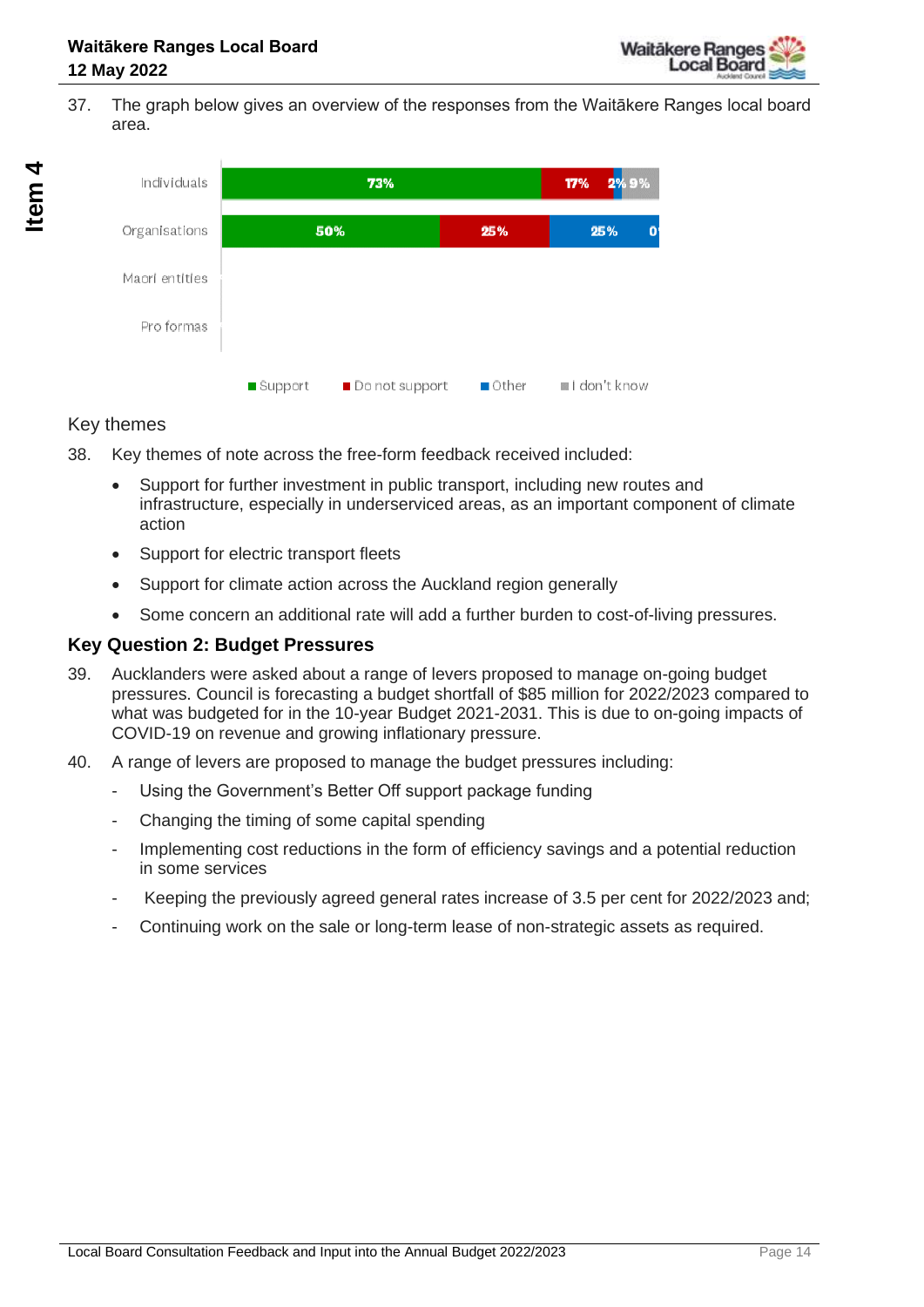

41. The graph below gives an overview of the responses from the Waitākere Ranges local board area.



#### Key themes

- 42. Key themes of note across the free-form feedback received included:
	- Some concern on how cutting spending will impact communities including what Council deems low priority services
	- Some concern this question was too ambiguous to be able to genuinely answer.
- 43. Since consultation, further reduction in revenue caused by the COVID-19 omicron outbreak and rising interest and inflation costs has compounded budget pressures.
- 44. Local Board Chairs attended a Finance and Performance Committee workshop outlining the increased pressures and a briefing was held for all local board members.

#### **Key Question 3: Operating Spending Prioritisation**

- 45. Aucklanders were asked to provide feedback on a proposal that would see council prioritise operating spending to help manage on-going budget pressures. A set of criteria to be used when making decisions about cost reductions, including those that could reduce, stop or change some services, was proposed.
- 46. The proposal involves implementing \$15 million of additional permanent cost reductions in the form of efficiency saving and low-priority service reductions across the group in 2023/2024, growing to \$30 million per annum from 2024/2025 onwards.
- 47. The graph below gives an overview of the responses from the Waitākere Ranges local board area.



**4**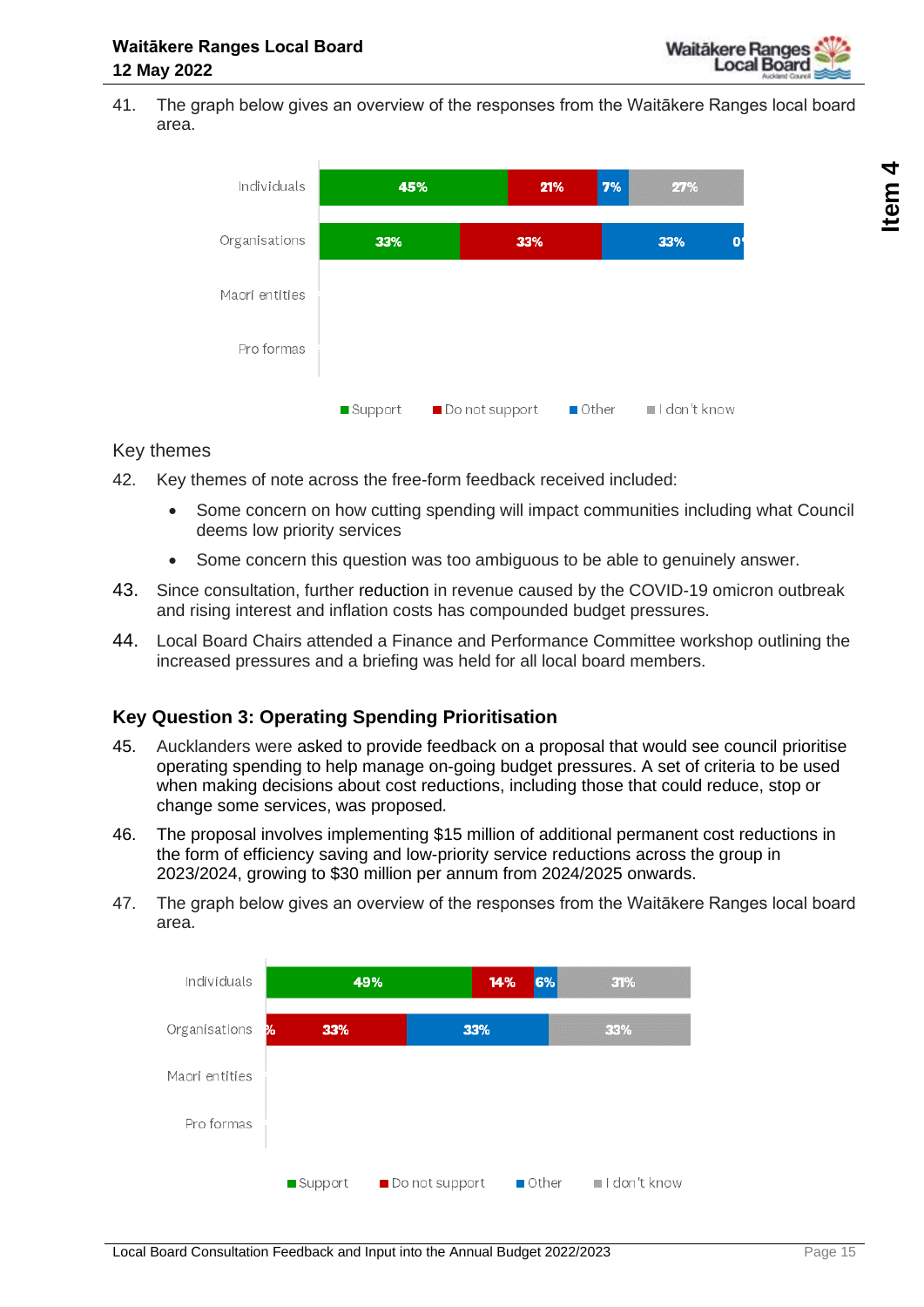

Key themes

- 48. A key theme of note across the free-form feedback received included:
	- Some concern on how priorities are applied within the framework and uncertainty around what services will be impacted.

#### **Key Question 4: Waste Service Standardisation**

- 49. Aucklanders were asked about a proposal to standardise waste services and charges across Auckland. The proposal would involve a move to a region-wide rates funded refuse collection service and see a choice of three bin sizes (with different pricing for each) to accommodate different household needs.
- 50. Auckland Council is also proposing to include standardising which properties can opt-out of waste management services and charges across Auckland.
- 51. The graphs below (4A, 4B(1), 4B(2), 4B(3), and 4B(4)) give an overview of the responses from the Waitākere Ranges local board area.

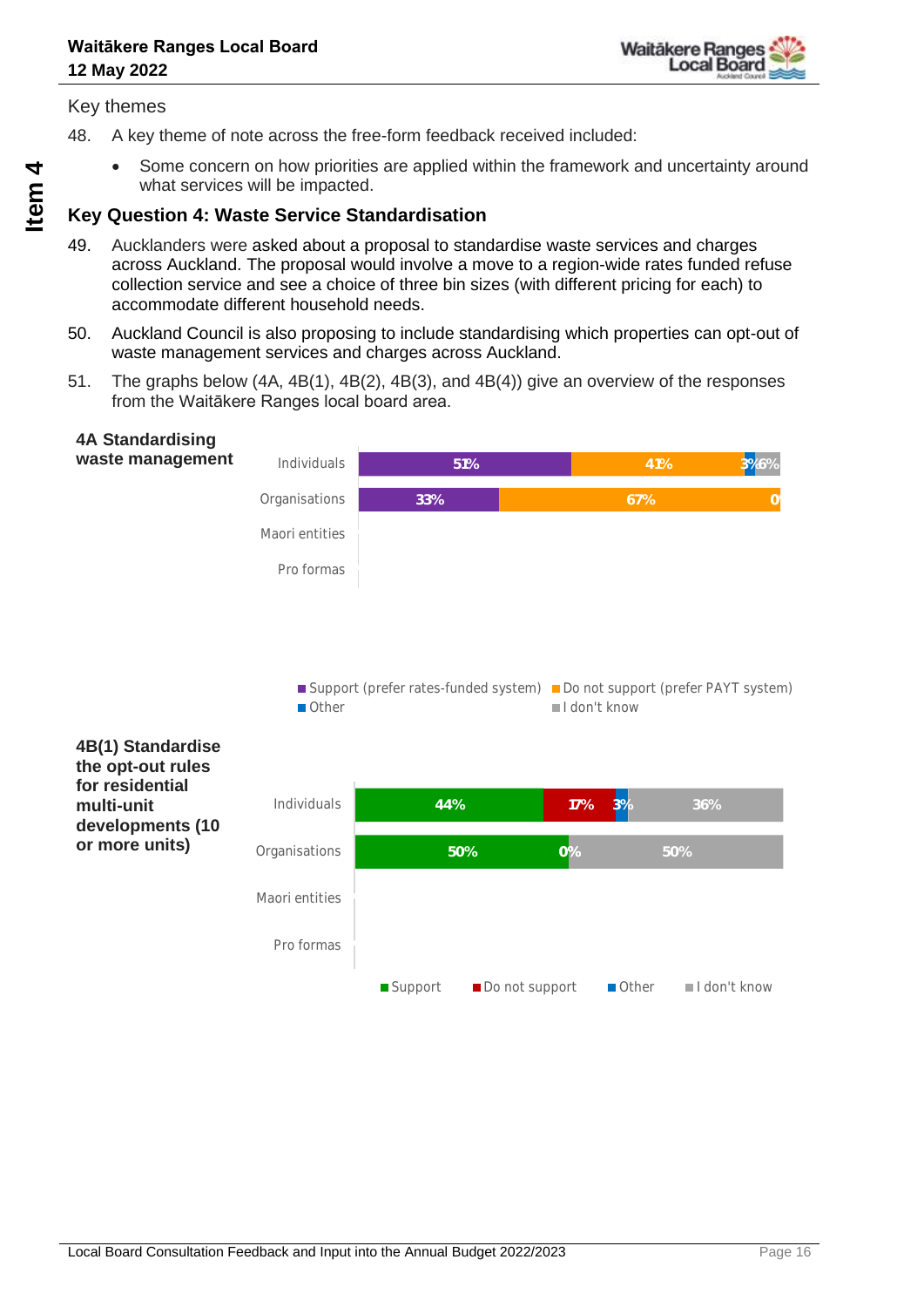

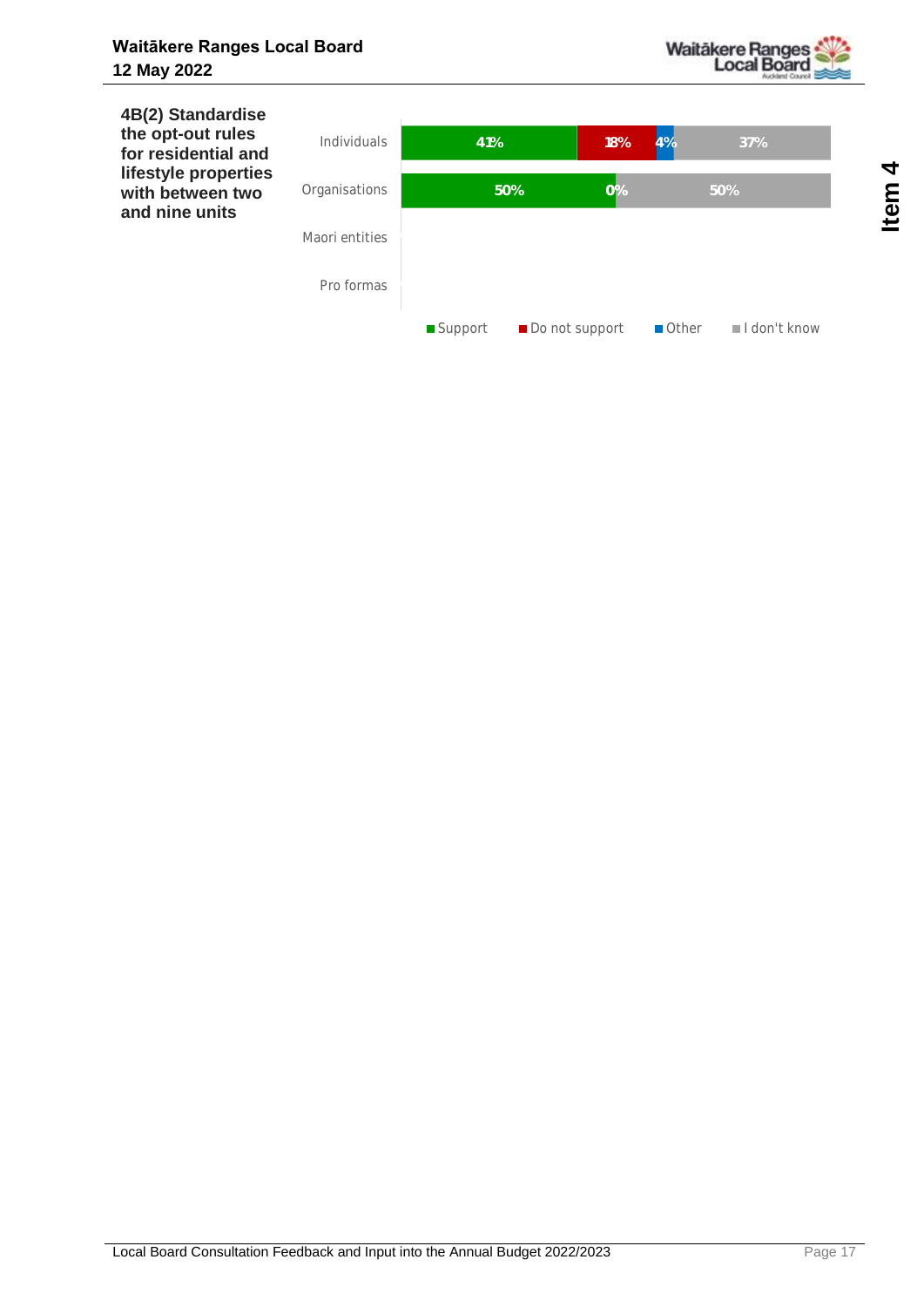



#### Key themes

- 52. Key themes of note across the free-from feedback received included:
	- A rates-based system would not encourage or incentivise waste minimisation; it would be costly to those who already endeavour to reduce their waste; and may have the opposite effect of increasing waste
	- Support for a food scraps bin and system.

#### **Other feedback**

- 53. Aucklanders were asked what is important to them and if they had any feedback on any other issues.
- 54. Looking at the respondents from the Waitākere Ranges local board area, the most commented theme for regional issues was public transport followed by, walking and cycling, roads, and footpaths as well as environmental services.

### **Recommendations on local matters**

- 55. This report allows the local board to recommend local matters to the Governing Body for consideration as part of the Annual Budget process, in June 2022. This includes:
	- proposed locally driven initiative capital projects outside local boards' decision-making responsibility
	- release of local board specific reserve funds.
	- local advocacy initiatives.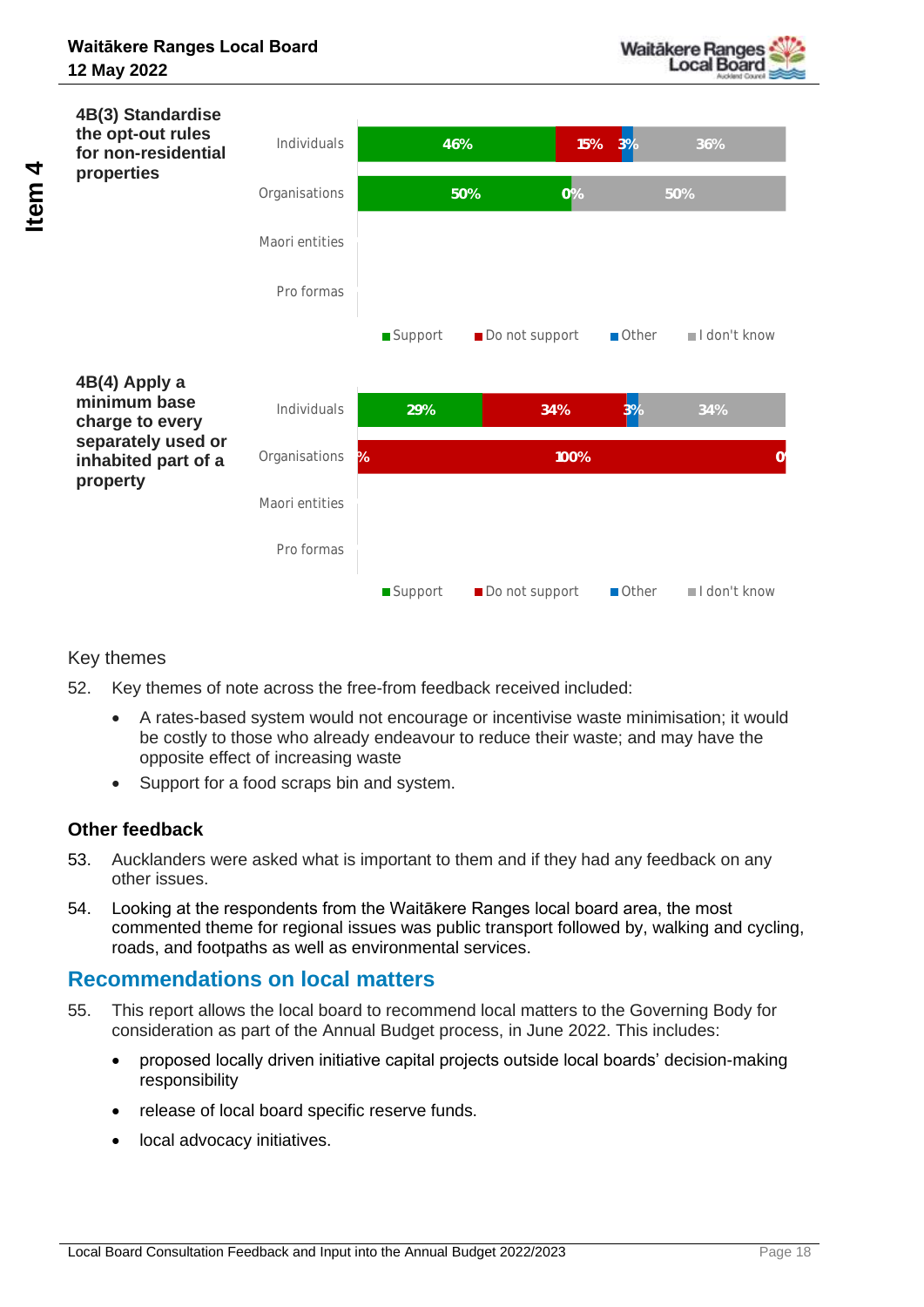

#### **Funding for Locally Driven Initiatives (LDI)**

- 56. Local boards are allocated funding for locally driven initiatives (LDI) annually, to spend on local projects or programmes that are important to their communities. Local boards have decision-making over the LDI funds but need approval from the Governing Body where:
	- operational LDI funding is to be converted into capital LDI funding.
	- the release of local board specific reserve funds is requested, which are being held by the council for a specific purpose.
	- a LDI capital project exceeds \$1 million.
- 57. These conditions do not apply to the Waitākere Ranges Local Board for the 2022/2023 financial year.

#### **Local board advocacy**

- 58. Local boards are requested to provide approved advocacy initiatives which considers the consultation feedback above. This allows the Finance and Performance Committee to consider these advocacy items when making recommendations on the Annual Budget 2022/2023 to the Governing Body in June.
- 59. The advocacy initiatives approved by the local board will be included as an appendix to the 2022/2023 Local Board Agreement

### **Local board input on regional topics in the Annual Budget 2022-2023**

60. Local boards have a statutory responsibility for identifying and communicating the interests and preferences of the people in its local board area in relation to Auckland Council's strategies, policies, plans, and bylaws, and any proposed changes to be made to them. This report provides an opportunity for the local board to provide input on council's proposed Annual Budget 2022/2023.

### **Tauākī whakaaweawe āhuarangi Climate impact statement**

- 61. The decisions recommended in this report are part of the Annual Budget 2022/2023 and local board agreement process to approve funding and expenditure over the next year.
- 62. Projects allocated funding through this Annual Budget process will all have varying levels of potential climate impact associated with them. The climate impacts of projects Auckland Council chooses to progress, are all assessed carefully as part of council's rigorous reporting requirements.

### **Ngā whakaaweawe me ngā tirohanga a te rōpū Kaunihera Council group impacts and views**

63. The Annual Budget 2022/2023 is an Auckland Council Group document and will include budgets at a consolidated group level. Consultation items and updates to budgets to reflect decisions and new information may include items from across the group.

### **Ngā whakaaweawe ā-rohe me ngā tirohanga a te poari ā-rohe Local impacts and local board views**

- 64. The local board's decisions and feedback are being sought in this report. The local board has a statutory role in providing its feedback on regional plans.
- 65. Local boards play an important role in the development of the council's Annual Budget. Local board agreements form part of the Annual Budget. Local board nominees have also attended Finance and Performance Committee workshops on the Annual Budget.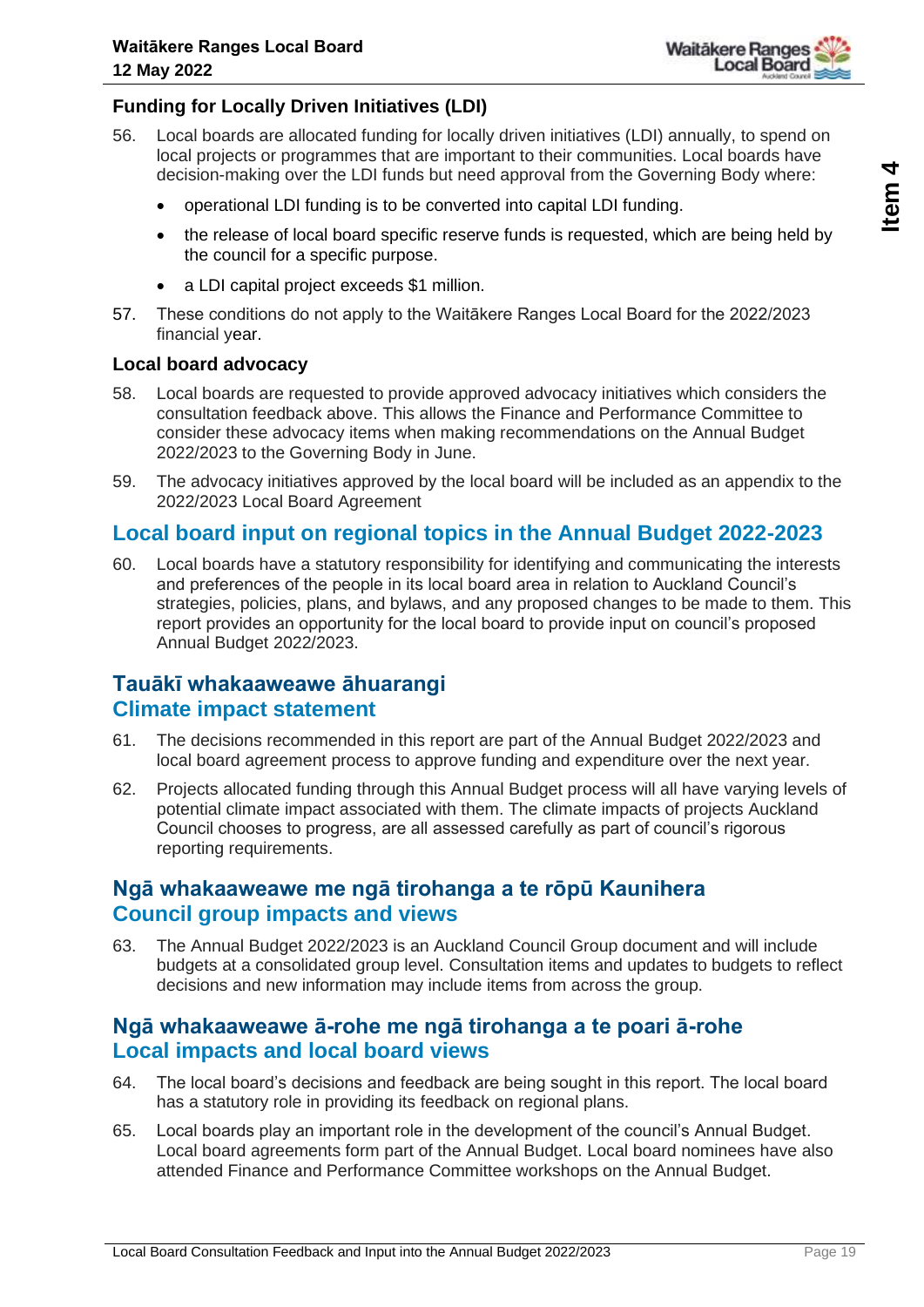### **Tauākī whakaaweawe Māori Māori impact statement**

66. Many local board decisions are of importance to and impact on Māori. Local board agreements and the Annual Budget are important tools that enable and can demonstrate the council's responsiveness to Māori.

- 67. Local board plans, developed in 2020 through engagement with the community including Māori, form the basis of local board area priorities. There is a need to continue to build relationships between local boards and iwi, and the wider Māori community.
- 68. Analysis provided of consultation feedback received on the proposed Annual Budget includes submissions made by mana whenua and the wider Māori community who have interests in the rohe / local board area.
- 69. Ongoing conversations between local boards and Māori will assist to understand each other's priorities and issues. This in turn can influence and encourage Māori participation in the council's decision-making processes.
- 70. Some projects approved for funding could have discernible impacts on Māori. The potential impacts on Māori, as part of any project progressed by Auckland Council, will be assessed appropriately and accordingly as part of relevant reporting requirements.

### **Ngā ritenga ā-pūtea Financial implications**

- 71. This report is seeking the local board's decisions on financial matters in the local board agreement that must then be considered by the Governing Body.
- 72. The local board also provides input to regional plans and proposals. There is information in the council's consultation material for each plan or proposal with the financial implications of each option outlined for consideration.

### **Ngā raru tūpono me ngā whakamaurutanga Risks and mitigations**

73. The council must adopt its Annual Budget, which includes local board agreements, by 30 June 2022. The local board is required to make recommendations on these local matters for the Annual Budget by mid May 2022 and present to the Finance and Performance Committee on 25 May, to enable and support the Governing Body to make decisions on key items to be included in the Annual Budget on 7 June 2022.

# **Ngā koringa ā-muri Next steps**

- 74. The local board will approve its local board agreement and corresponding work programmes in June 2022.
- 75. Recommendations and feedback from the local board will be provided to the Finance and Performance committee for consideration ahead of that Committee making recommendations to the Governing Body for decision.
- 76. The final Annual Budget 2022/2023 (including local board agreements) will be adopted by the Governing Body on 29 June 2022.

# **Ngā tāpirihanga Attachments**

There are no attachments for this report.